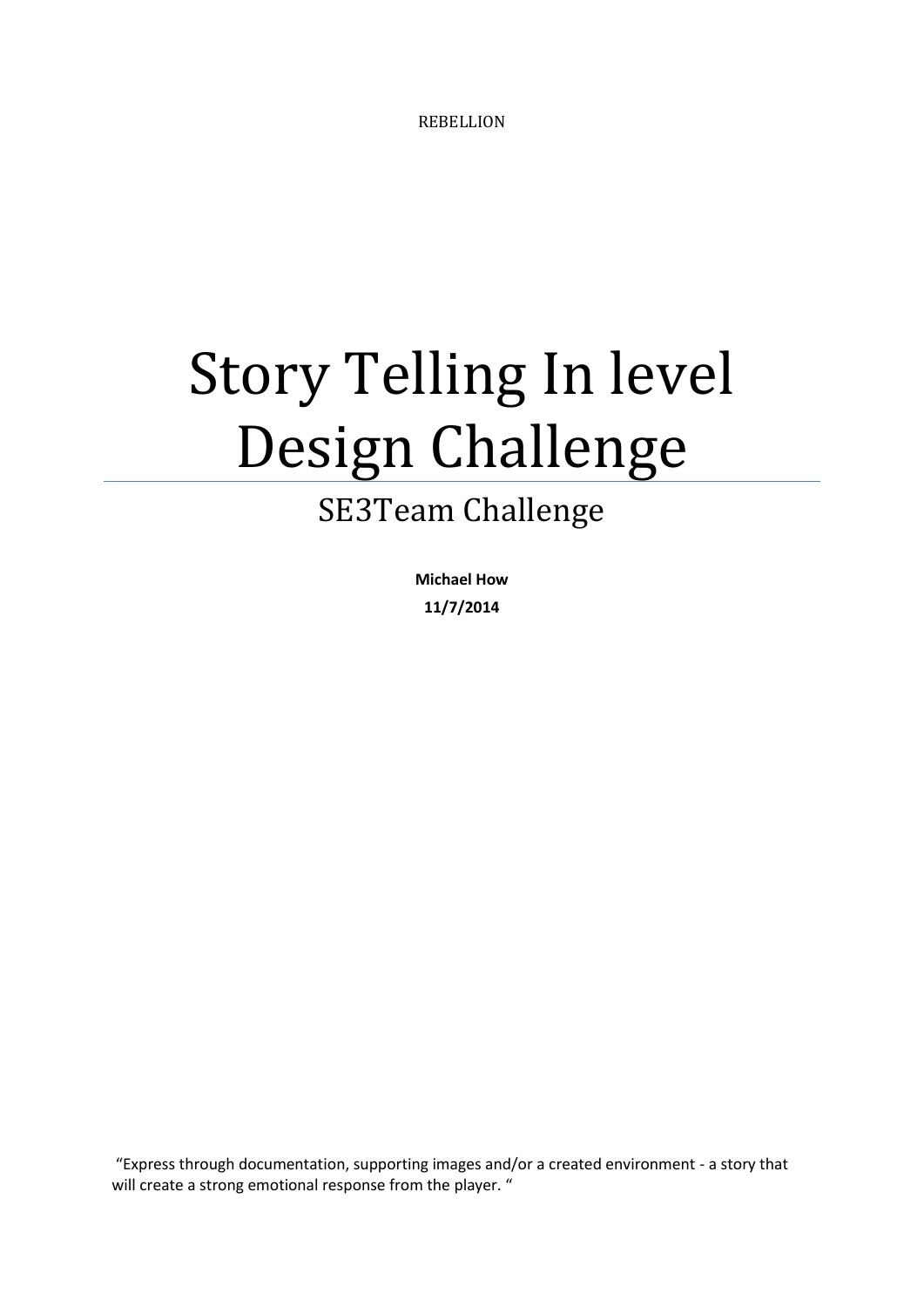## **The Challenge:**

Express through documentation, supporting images and/or a created environment - a story that will create a strong emotional response from the player. Software may be any you wish – Asura, Word/Reference images, Unreal 4, Crytek, Unity, Max, Maya etc, etc. (Clear any new installs with IT.)

Game environments can provoke wonder – they can make you feel sad, happy, and scared or empathy for people you've never even met. For this challenge I want you to firstly choose what that emotional response is that you want from the player. Next, create the back story and represent it in the environment and design - more notably **the things the player can find and interact with** in the environment.

## **Ask yourself –**

- What is the medium that you wish to interact with in order to support your environment and emotional response?
- Are there recordings?
- Diary entries?
- Do interactions with the environment work as a dialogue or animation trigger?
- Who or what resides in this environment?
- Who might have occupied the space previously? What did they do? Why did they leave? Are they still here?

Feel free to placeholder things into the environment and associate a linked file for text/audio/detail animation requirements etc.

Example - the desk has a collectable on it but you can't interact with it in 3dsmax – on interaction read from - collectibles.txt – *"We don't have much time... I can already hear them clawing at the walls..."*

No entry to the challenge should be without a strong sense of supported interactions to deliver on this emotional response. **DO NOT MAKE IT PURELY VISUAL.** The visual should compliment what you are interacting with.

On completion - by reading the documentation and viewing images or surveying the environment and 'interacting with it, I should be able to get an idea of exactly what emotional response you wanted from the player.

You have 4 weeks to do this in your own time. Challenge end date - November 21<sup>st</sup> 2:30pm. Try to focus on quality and the details rather than anything arduous in size and scope. Please submit supporting documents/images and files into a folder of your name in my inbox. - [\\OW-](file://OW-MHOW/inbox/Challenge)[MHOW\inbox\Challenge](file://OW-MHOW/inbox/Challenge)

I'll be offering up a steam game to the entry that nails the brief and evokes the strongest and clearest emotional response.

Useful reference: